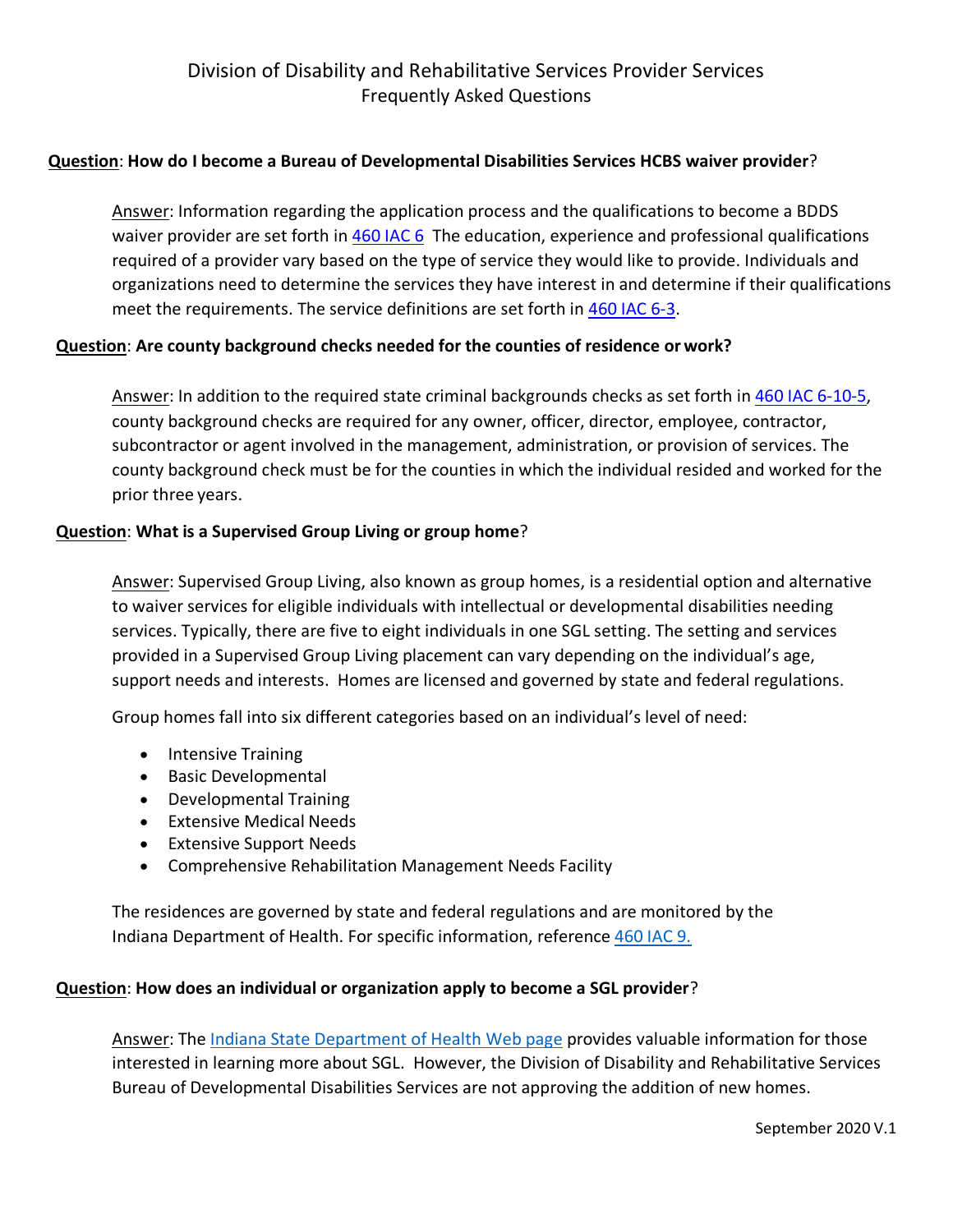# Division of Disability and Rehabilitative Services Provider Services Frequently Asked Questions

### **Question: What is a Medicaid Waiver?**

Answer: The Medicaid Waiver program began in 1981, in response to the national trend toward providing home and community-based services. In the past, Medicaid paid only for institutionally based long-term care services, such as nursing facilities and group homes.

Indiana applies for permission to offer Medicaid Waivers from the Centers for Medicare and Medicaid Services. The Medicaid Waivers make use of federal Medicaid funds, plus state matching funds, for HCBS, as an alternative to institutional care, under the condition that the overall cost of supporting people in the home or community is no more than the institutional cost for those individuals.

The goals of waiver services are to provide to the person meaningful and necessary services and supports, to respect the person's personal beliefs and customs, and to ensure that services are cost-effective.

Specifically, a Medicaid Waiver for an individual with an Intellectual disability or developmental disability would assist the person to:

- Become integrated in the community where he/she lives and works
- § Develop social relationships in the person's home and work communities
- § Develop skills to make decisions about how and where the person wants to live
- § Be as independent as possible

DDRS oversees two waiver programs, the Community Integration and Habilitation Waiver and the Family Supports Waiver.

### Community integration and Habilitation Waiver

CIH is a combination of the Autism and the Developmental Disability Waivers and provides services that enable persons to remain in their homes or in community settings and assists transitions from institutions into community settings. This is a needs-based waiver and designed to provide supports for persons to gain and maintain optimum levels of independence and community integration while allowing flexibility in the provision of those supports.

### Family Supports Waiver

Formerly the Support Services Waiver, the FSW is designed to provide limited, non-residential supports to persons with developmental disabilities residing with their families or in other settings with informal supports.

## **Question: I have an extra room in my home. How can I become a home for a developmentally disabled person?**

Answer: All providers of services must meet specific standards to be approved as a Medicaid Waiver provider. Provider application guidelines are available on the [BDDS Provider Services Web page.](https://secure.in.gov/fssa/ddrs/2644.htm)

Structured Family Caregiving is a service on the Community Integration and Habilitation waiver.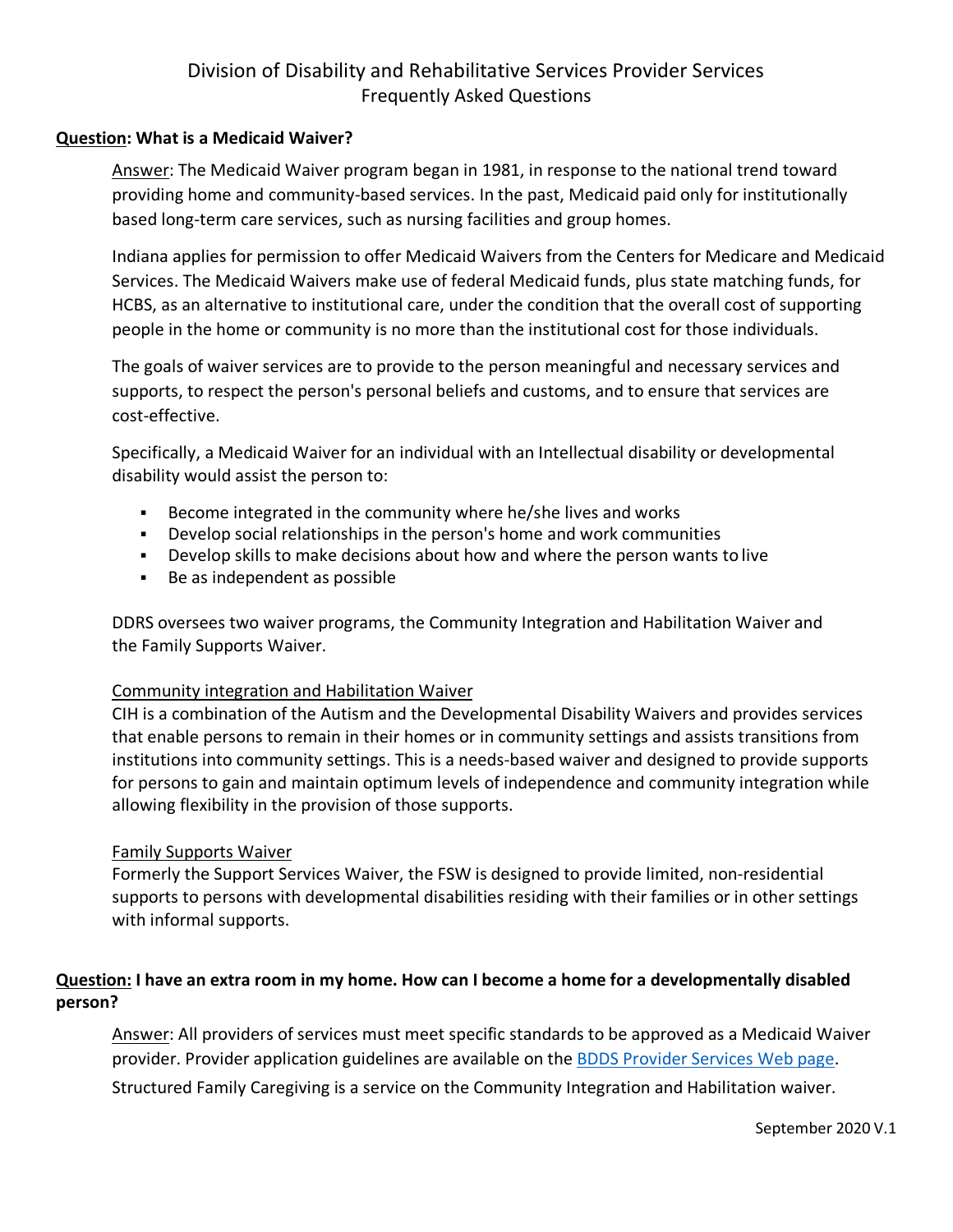# Division of Disability and Rehabilitative Services Provider Services Frequently Asked Questions

Structured family caregiving means a living arrangement in which a participant lives in the private home of a principal caregiver who may be a non-family member (foster care) or a family member who is the participants spouse, the parent of the participant who is a minor or the legal guardian of the participant.

### **Question: If my application is approved by Provider Services, what happens next?**

Answer: If the proposal is accepted/approved, the potential provider will complete enrollment with Medicaid. Once a Medicaid waiver billing number has been assigned and confirmed by the state, the provider will be listed on the provider choice list (also known as the picklist). Provider Services will then send the approved provider a Provider Agreement, which must be completed and signed by the provider and returned to Provider Services.

## **Question: How long does the provider application process take?**

Answer: DDRS issues determinations within 60 calendar days of a provider's submission of a completed application.

## **Question: For services that require national accreditation, what organizations are approved to perform the accreditation?**

Answer: The list of approved national accrediting organizations are set forth in Indiana Code [12-11-](http://iga.in.gov/legislative/laws/2020/ic/titles/012#12-11)  $1.1(j)$ .

## **Question**: **What BDDS services require national accreditation?**

Answer: The services that require national accreditation are:

- · Adult Day Services
- · Day Habilitation
- · Extended Services
- · Facility Based Support Services
- · Pre-Vocational
- · Residential Habilitation and Support Services
- · Case Management

Note: Respite Services may only be provided by an organization that has accreditation for adult day or residential habilitation services.

### **Question: How often does a provider need to renew its National Accreditation?**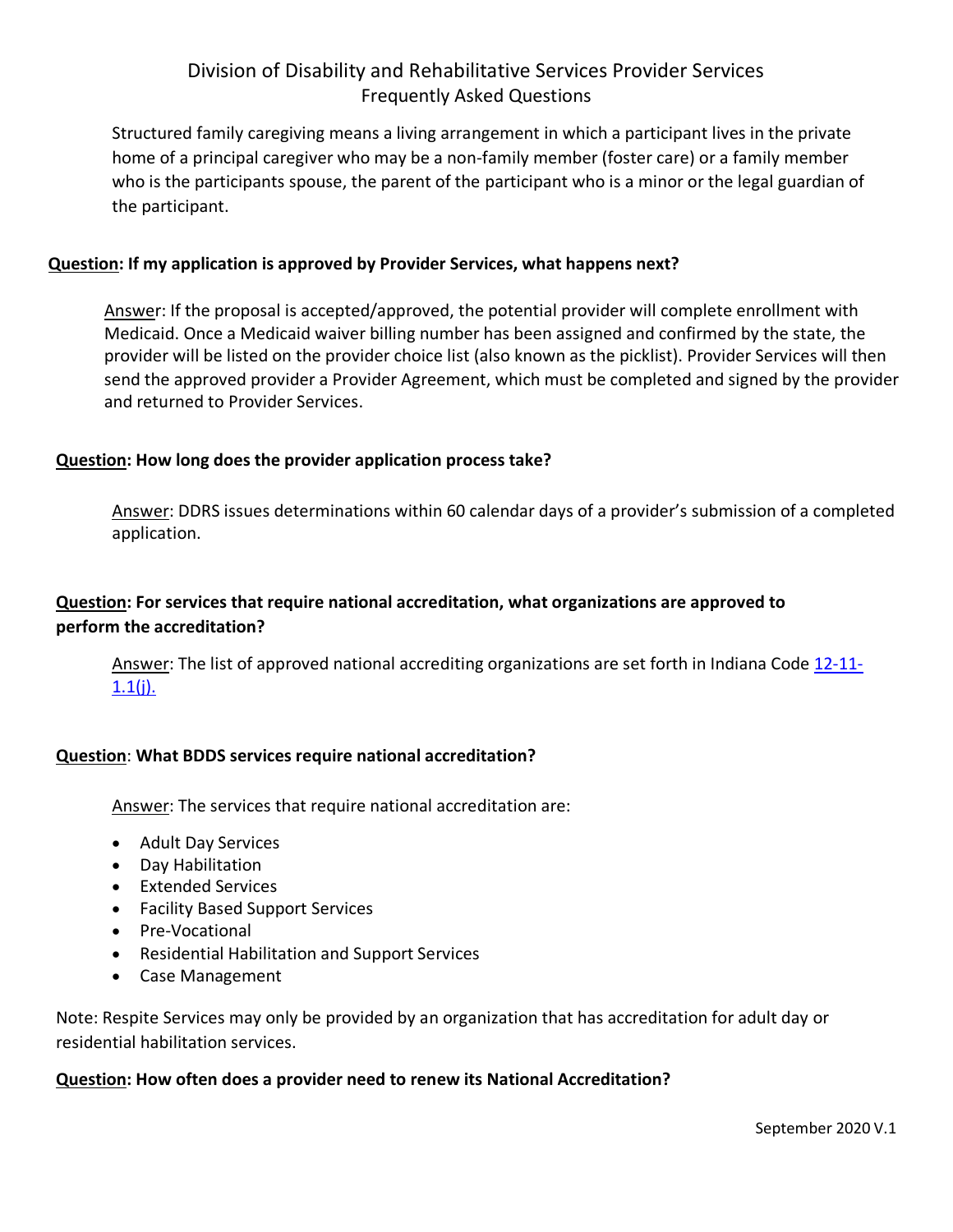# Division of Disability and Rehabilitative Services Provider Services Frequently Asked Questions

Answer: The length of the accreditation is based on the accrediting organization's program and if the provider meets the required standards at the time of accreditation The list of national accrediting organizations are set forth in Indiana Code [12-11-1.1\(j\)](http://iga.in.gov/legislative/laws/2020/ic/titles/012#12-11)

## **Question: What is the definition of CERT, Re-approval and DDR?**

Answer: The Bureau of Quality Improvement Services monitors provider compliance with established rules, regulations, policies, and requirements (e.g. quality assurance). BQIS also engages provides in quality improvement initiatives. Below explains these processes.

### CERT (ended 3/31/20200

The Compliance Evaluation and Review Tool, is a set of standards required by provider to remain approved to provide services through the Bureau of Developmental Disabilities Services. The CERT process ended on March 31, 2020 and is being replaced by the Quality On-site Provider Review.

### QOPR (piloted October 2020)

The Quality On Site Provider Review was piloted in the Fall of 2020. It is designed to assess the quality of supports and outcomes of individuals. The review recognizes and promotes the progress a provider has made in aligning their service delivery system with the person‐centered values embraced in the Charting the LifeCourse Framework and the requirements of the HCBS Settings Rule. The pilot phase will last through December 2020, with full implementation January 2021.

#### Re‐approval (ended9/30/2019)

Per [460 IAC 6](https://www.in.gov/fssa/ddrs/files/460-IAC-6.PDF), a BDDS waiver provider must be re-approved at least every three years. The provider reapproval process ended on September 30, 2019 and is being replaced by Provider Reverification.

### DDR (ended 12/31/2019)

The Data Driven Review process is an initiative designed to proactively and collaboratively work with BDDS waiver providers to review provider specific data, conduct a root cause analysis, and develop a plan for improvement. Relying on best practices, providers are provided with tools, guidance, and support by BQIS to drive improvement within their organizations. The DDR process ended on December 31, 2019.

#### PROVIDER REVERIFICATION

Per [460 IAC 6](https://www.in.gov/fssa/ddrs/files/460-IAC-6.PDF), a BDDS waiver provider must be re-approved at least every three years. The purpose of the provider reverification process is to ensure, on an on‐going basis, providers are 'fit for business' by validating basic compliance with statutes, rules, regulations, and requirements.

### **Question: How do I add a county or a service if I am an existing approved provider?**

Answer: The requirements for adding a service are set forth in 460 IAC 6-6-6 and BDDS policy. When an approved provider wishes to add a service, the provider must complete the Request for Add/Update Form. [BDDS Provider](http://www.in.gov/fssa/ddrs/2644.htm) [Services Web page.](http://www.in.gov/fssa/ddrs/2644.htm) This form is also used by an existing approved provider to request the addition of a county.